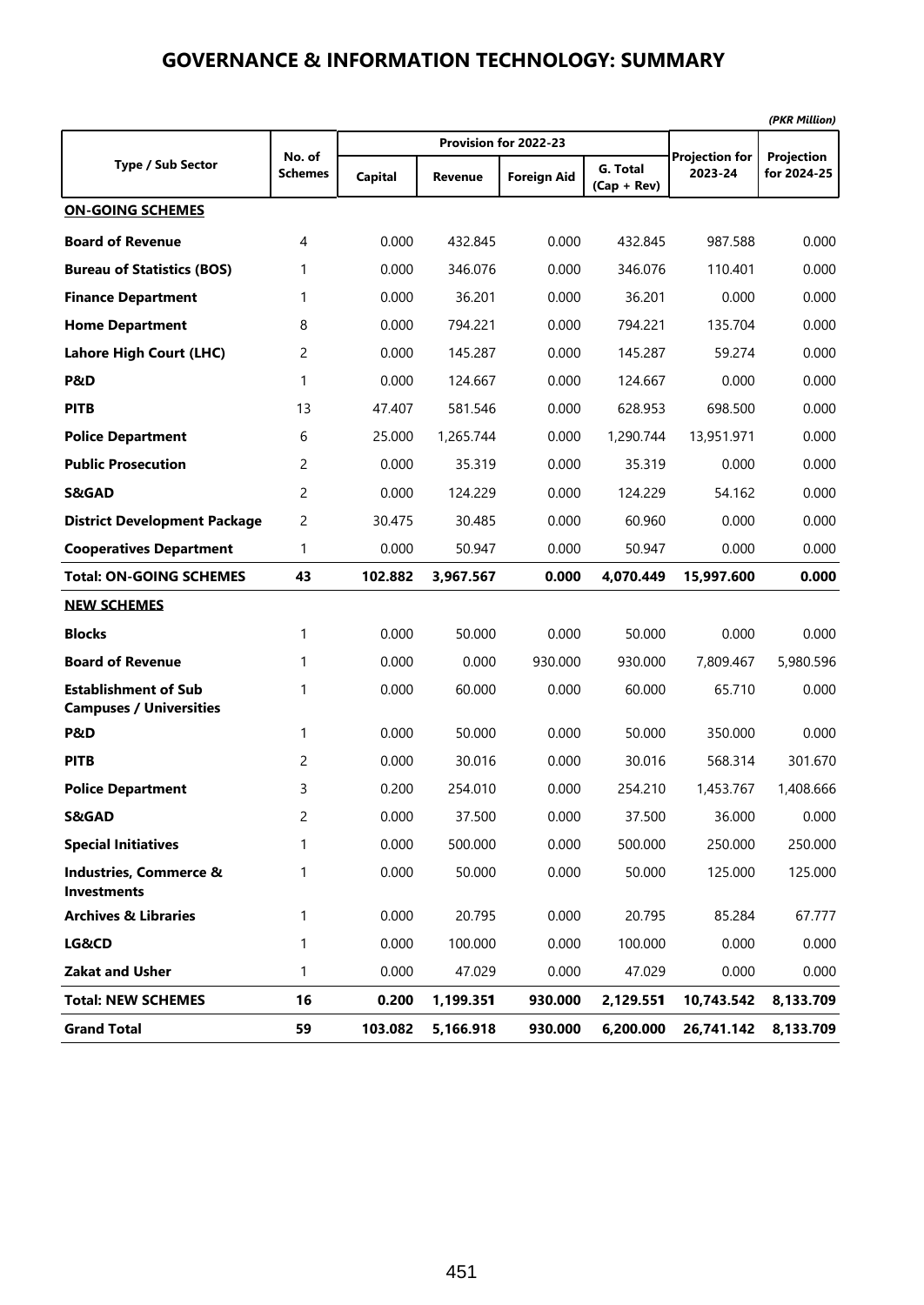|              |                                                                                                                                                                                            |           |                         |                       |         |                               |                         |           | (PKR Million)               |
|--------------|--------------------------------------------------------------------------------------------------------------------------------------------------------------------------------------------|-----------|-------------------------|-----------------------|---------|-------------------------------|-------------------------|-----------|-----------------------------|
| GS           | <b>Scheme Information</b>                                                                                                                                                                  |           | Accum.                  | Provision for 2022-23 |         |                               | <b>MTDF Projections</b> | Throw fwd |                             |
| No           | Scheme ID / Approval Date / Location                                                                                                                                                       | Est. Cost | Exp.<br><b>June, 22</b> | Cap.                  | Rev.    | <b>G.Total</b><br>(Cap.+Rev.) | 2023-24                 | 2024-25   | <b>Beyond</b><br>June, 2025 |
| $\mathbf{1}$ | $\overline{2}$                                                                                                                                                                             | 3         | 4                       | 5                     | 6       | $\overline{7}$                | 8                       | 9         | 10                          |
|              | <b>ON-GOING SCHEMES</b>                                                                                                                                                                    |           |                         |                       |         |                               |                         |           |                             |
|              | <b>Board of Revenue</b>                                                                                                                                                                    |           |                         |                       |         |                               |                         |           |                             |
| 4621         | E-Library (Board of Revenue, Punjab)<br>01192001379 / 24-12-2020 / Lahore                                                                                                                  | 262.055   | 58.052                  | 0.000                 | 76.090  | 76.090                        | 126.455                 | 0.000     | 0.000                       |
| 4622         | Land Record Services at Qanongoe<br>Level<br>01381954496 / 03-10-2019 / Punjab                                                                                                             | 2,146.131 | 1,241.500               | 0.000                 | 200.000 | 200.000                       | 704.631                 | 0.000     | 0.000                       |
|              | 4623 IT Based State Land Management<br>01372001378 / 08-03-2021 / Punjab                                                                                                                   | 86.414    | 39.629                  | 0.000                 | 46.785  | 46.785                        | 0.000                   | 0.000     | 0.000                       |
| 4624         | Institutional Restructuring and<br>Automation of Tax / Revenue Collection<br>in Punjab (To achieve the objectives of<br><b>PRIDE Programme)</b><br>01372101630 / 29-07-2021 / Punjab       | 396.472   | 130.000                 | 0.000                 | 109.970 | 109.970                       | 156.502                 | 0.000     | 0.000                       |
|              | <b>Total: Board of Revenue</b>                                                                                                                                                             | 2,891.072 | 1,469.181               | 0.000                 | 432.845 | 432.845                       | 987.588                 | 0.000     | 0.000                       |
|              | <b>Bureau of Statistics (BOS)</b>                                                                                                                                                          |           |                         |                       |         |                               |                         |           |                             |
| 4625         | Development of online Statistical<br><b>System in Punjab</b><br>01372101060 / 03-09-2021 / Punjab                                                                                          | 484.848   | 28.371                  | 0.000                 | 346.076 | 346.076                       | 110.401                 | 0.000     | 0.000                       |
|              | <b>Total: Bureau of Statistics (BOS)</b>                                                                                                                                                   | 484.848   | 28.371                  | 0.000                 | 346.076 | 346.076                       | 110.401                 | 0.000     | 0.000                       |
|              | <b>Cooperatives Department</b>                                                                                                                                                             |           |                         |                       |         |                               |                         |           |                             |
| 4626         | <b>Complete Integration of Systems/ERP</b><br>for Cooperative Department<br>01371900908 / 04-10-2019 / Punjab                                                                              | 155.536   | 104.589                 | 0.000                 | 50.947  | 50.947                        | 0.000                   | 0.000     | 0.000                       |
|              | <b>Total: Cooperatives Department</b>                                                                                                                                                      | 155.536   | 104.589                 | 0.000                 | 50.947  | 50.947                        | 0.000                   | 0.000     | 0.000                       |
|              | <b>District Development Package</b>                                                                                                                                                        |           |                         |                       |         |                               |                         |           |                             |
| 4627         | Establishment of Citizen Facilitation and<br>Service Center, Toba Tek Singh<br>(PRIDE, DLI-4)<br>01112105017 / 19-07-2021 / Toba Tek<br>Singh                                              | 112.127   | 68.298                  | 30.475                | 13.354  | 43.829                        | 0.000                   | 0.000     | 0.000                       |
| 4628         | Establishment oF E-Library at Taunsa<br>District Dera Ghazi Khan<br>01042102041 / 30-06-2021 / Dera Ghazi<br>Khan                                                                          | 61.930    | 44.800                  | 0.000                 | 17.131  | 17.131                        | 0.000                   | 0.000     | 0.000                       |
|              | <b>Total: District Development Package</b>                                                                                                                                                 | 174.057   | 113.098                 | 30.475                | 30.485  | 60.960                        | 0.000                   | 0.000     | 0.000                       |
|              | <b>Finance Department</b>                                                                                                                                                                  |           |                         |                       |         |                               |                         |           |                             |
| 4629         | <b>Online Payments of Govt. Receipts</b><br>(PRIDE, DLI-6)<br>01371800154 / 23-01-2019 / Punjab                                                                                            | 236.076   | 199.875                 | 0.000                 | 36.201  | 36.201                        | 0.000                   | 0.000     | 0.000                       |
|              | <b>Total: Finance Department</b>                                                                                                                                                           | 236.076   | 199.875                 | 0.000                 | 36.201  | 36.201                        | 0.000                   | 0.000     | 0.000                       |
|              | <b>Home Department</b>                                                                                                                                                                     |           |                         |                       |         |                               |                         |           |                             |
| 4630         | <b>Private Security Service &amp; Information</b><br>Management System (PSSIMS)<br>01372100190 / 16-08-2021 / Lahore                                                                       | 51.587    | 18.238                  | 0.000                 | 33.349  | 33.349                        | 0.000                   | 0.000     | 0.000                       |
| 4631         | Revamping / Up-Gradation of<br><b>Surveillance System for Effective Public</b><br>Services Delivery by Directorate of<br>Monitoring, Home Department.<br>01372100341 / 16-08-2021 / Lahore | 92.533    | 33.490                  | 0.000                 | 59.043  | 59.043                        | 0.000                   | 0.000     | 0.000                       |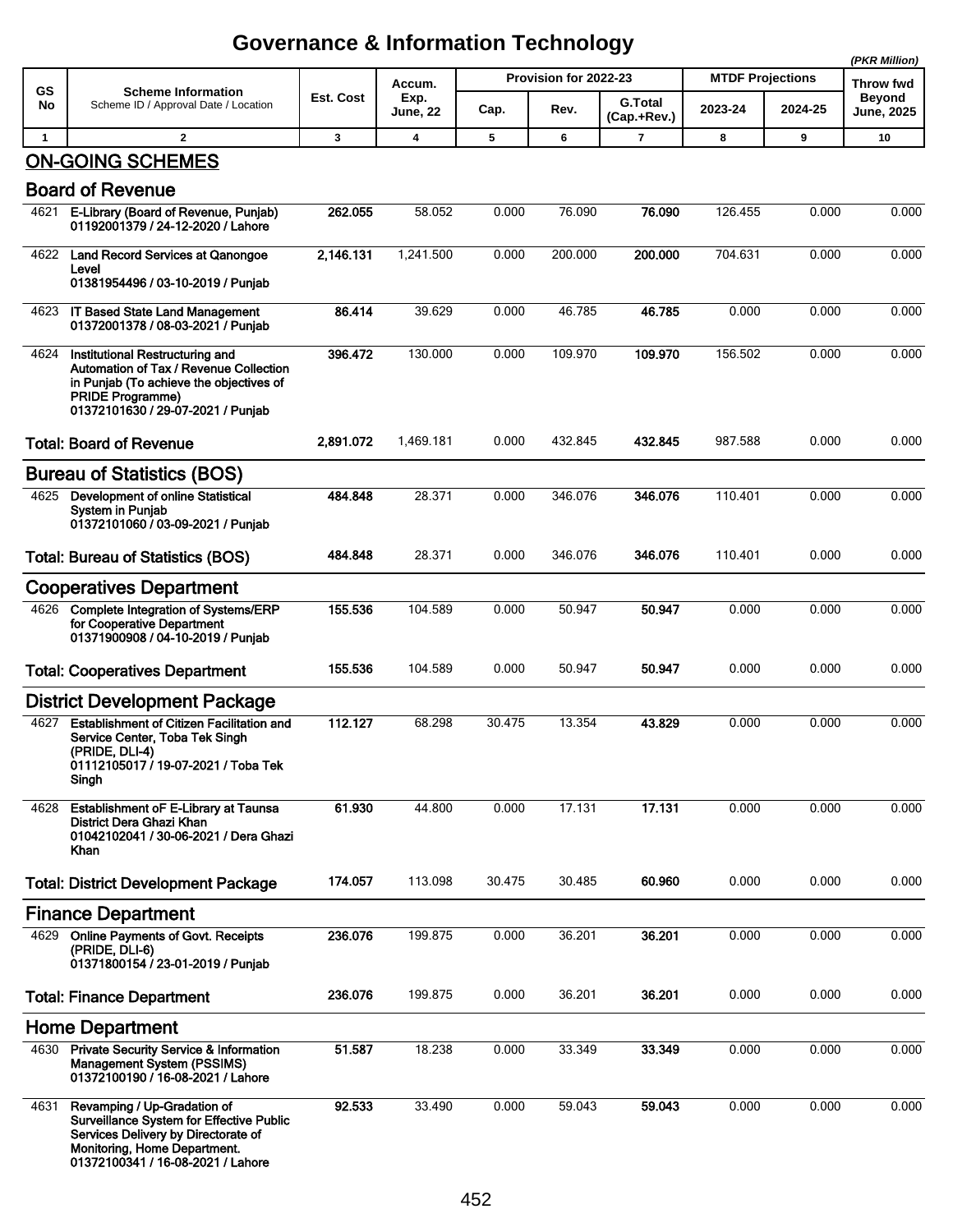|                       |                                                                                                                                                      |           |                         |                       |         |                               |                         |         | (PKR Million)               |
|-----------------------|------------------------------------------------------------------------------------------------------------------------------------------------------|-----------|-------------------------|-----------------------|---------|-------------------------------|-------------------------|---------|-----------------------------|
| GS                    | <b>Scheme Information</b>                                                                                                                            |           | Accum.                  | Provision for 2022-23 |         |                               | <b>MTDF Projections</b> |         | Throw fwd                   |
| No                    | Scheme ID / Approval Date / Location                                                                                                                 | Est. Cost | Exp.<br><b>June, 22</b> | Cap.                  | Rev.    | <b>G.Total</b><br>(Cap.+Rev.) | 2023-24                 | 2024-25 | <b>Beyond</b><br>June, 2025 |
| $\mathbf{1}$          | $\overline{2}$                                                                                                                                       | 3         | $\overline{\mathbf{4}}$ | 5                     | 6       | $\overline{7}$                | 8                       | 9       | 10                          |
| 4632                  | Revamping of Data Center Services with<br>Facility of high availability and Backup of<br><b>PFSA</b><br>01372100350 / 29-07-2021 / Lahore            | 616.022   | 389.007                 | 0.000                 | 227.015 | 227.015                       | 0.000                   | 0.000   | 0.000                       |
| 4633                  | Strengthening of the Provincial<br>Intelligence Center (PIC), Home<br>Department<br>01192101970 / 16-08-2021 / Lahore                                | 115.417   | 4.812                   | 0.000                 | 110.605 | 110.605                       | 0.000                   | 0.000   | 0.000                       |
| 4634                  | <b>Forensic Information Management</b><br>System (FIMS) for PFSA<br>01372000762 / 29-07-2021 / Punjab                                                | 111.339   | 33.807                  | 0.000                 | 77.532  | 77.532                        | 0.000                   | 0.000   | 0.000                       |
| 4635                  | Revamping of Bomb Disposal Service of<br>Civil Defence Punjab (Phase-II)<br>01372100010 / 29-07-2021 / Punjab                                        | 236.300   | 65.456                  | 0.000                 | 170.844 | 170.844                       | 0.000                   | 0.000   | 0.000                       |
| 4636                  | <b>Offenders Management Information</b><br>System<br>01372100536 / 29-07-2021 / Punjab                                                               | 60.044    | 30.899                  | 0.000                 | 29.145  | 29.145                        | 0.000                   | 0.000   | 0.000                       |
| 4637                  | <b>Prisons Management Information</b><br>System (PMIS) for Remaining Jails and<br>Offices of Punjab (Phase-III)<br>01372100541 / 16-08-2021 / Punjab | 286.013   | 63.621                  | 0.000                 | 86.688  | 86.688                        | 135.704                 | 0.000   | 0.000                       |
|                       | <b>Total: Home Department</b>                                                                                                                        | 1,569.255 | 639.330                 | 0.000                 | 794.221 | 794.221                       | 135.704                 | 0.000   | 0.000                       |
|                       | Lahore High Court (LHC)                                                                                                                              |           |                         |                       |         |                               |                         |         |                             |
| 4638                  | New IT Initiatives at Lahore High Court,<br>Lahore and District Courts (Phase I)<br>01191100033 / 04-01-2016 / Lahore                                | 380.381   | 270.384                 | 0.000                 | 109.997 | 109.997                       | 0.000                   | 0.000   | 0.000                       |
| 4639                  | <b>Automation of District Courts</b><br>01192102001 / 12-04-2022 / Lahore                                                                            | 94.564    | 0.000                   | 0.000                 | 35.290  | 35.290                        | 59.274                  | 0.000   | 0.000                       |
|                       | Total: Lahore High Court (LHC)                                                                                                                       | 474.945   | 270.384                 | 0.000                 | 145.287 | 145.287                       | 59.274                  | 0.000   | 0.000                       |
| P&D                   |                                                                                                                                                      |           |                         |                       |         |                               |                         |         |                             |
| 4640                  | <b>Smart Monitoring of Development</b><br>Projects Phase-II (PRIDE, DLI-4)<br>01372100551 / 29-09-2021 / Punjab                                      | 171.729   | 47.062                  | 0.000                 | 124.667 | 124.667                       | 0.000                   | 0.000   | 0.000                       |
| <b>Total: P&amp;D</b> |                                                                                                                                                      | 171.729   | 47.062                  | 0.000                 | 124.667 | 124.667                       | 0.000                   | 0.000   | 0.000                       |
| <b>PITB</b>           |                                                                                                                                                      |           |                         |                       |         |                               |                         |         |                             |
| 4641                  | <b>Establishment of Citizen Facilitation and</b><br>Service Center, Chakwal (PRIDE, DLI-4)                                                           | 69.000    | 64.673                  | 0.000                 | 4.327   | 4.327                         | 0.000                   | 0.000   | 0.000                       |
|                       | 01272100554 / 21-05-2021 / Chakwal                                                                                                                   |           |                         |                       |         |                               |                         |         |                             |
| 4642                  | <b>Establishment of Citizen Facilitation and</b><br>Service Center, Sialkot (PRIDE, DLI-4)<br>01172100559 / 29-07-2021 / Sialkot                     | 51.000    | 38.519                  | 0.000                 | 12.481  | 12.481                        | 0.000                   | 0.000   | 0.000                       |
| 4643                  | e-Filling & Office Automation System (e-<br>FOAS) (PRIDE, DLI-3,4)<br>01371700013 / 01-11-2015 / Lahore                                              | 518.213   | 370.580                 | 0.000                 | 147.633 | 147.633                       | 0.000                   | 0.000   | 0.000                       |
| 4644                  | PC-II TechPura - Establishment of<br>Special Technology Zone in Lahore<br>(Feasibility)<br>01192102092 / 10-08-2021 / Lahore                         | 25.000    | 4.000                   | 0.000                 | 21.000  | 21.000                        | 0.000                   | 0.000   | 0.000                       |
| 4645                  | <b>Establishment of Citizen Facilitation and</b><br>Service Center, Lodhran (PRIDE, DLI-4)<br>01232100555 / 21-05-2021 / Lodhran                     | 62.000    | 55.800                  | 0.000                 | 6.200   | 6.200                         | 0.000                   | 0.000   | 0.000                       |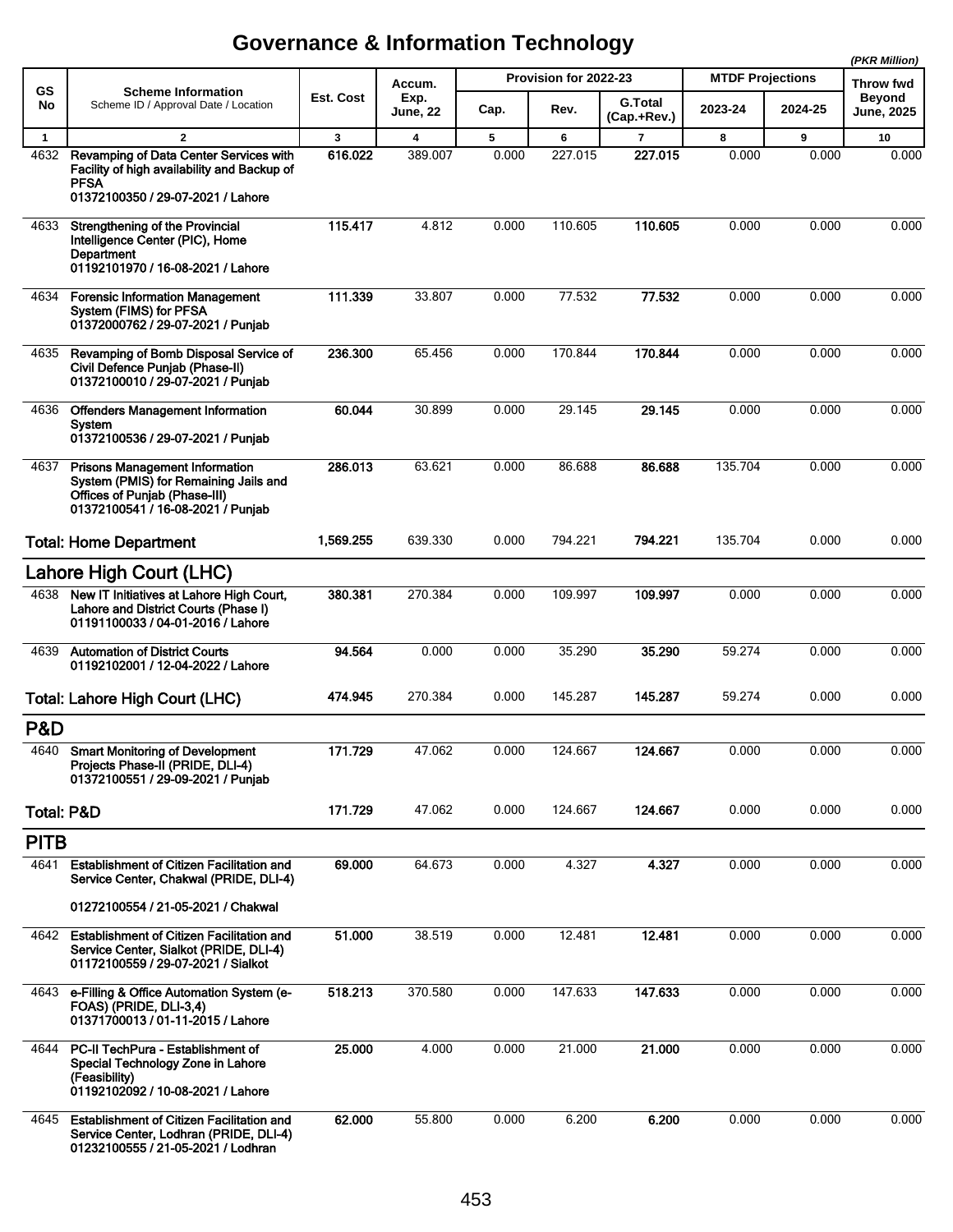|              |                                                                                                                                                |            |                         |        |                       |                               |                         |         | (PKR Million)               |
|--------------|------------------------------------------------------------------------------------------------------------------------------------------------|------------|-------------------------|--------|-----------------------|-------------------------------|-------------------------|---------|-----------------------------|
| GS           | <b>Scheme Information</b>                                                                                                                      |            | Accum.                  |        | Provision for 2022-23 |                               | <b>MTDF Projections</b> |         | <b>Throw fwd</b>            |
| No           | Scheme ID / Approval Date / Location                                                                                                           | Est. Cost  | Exp.<br>June, 22        | Cap.   | Rev.                  | <b>G.Total</b><br>(Cap.+Rev.) | 2023-24                 | 2024-25 | <b>Beyond</b><br>June, 2025 |
| $\mathbf{1}$ | $\overline{2}$                                                                                                                                 | 3          | $\overline{\mathbf{4}}$ | 5      | 6                     | $\overline{7}$                | 8                       | 9       | 10                          |
| 4646         | <b>Establishment of Citizen Facilitation and</b><br>Service Center, RY Khan (PRIDE, DLI-4)                                                     | 99.000     | 42.500                  | 47.407 | 9.093                 | 56.500                        | 0.000                   | 0.000   | 0.000                       |
|              | 01032100557 / 29-07-2021 / Rahim Yar<br>Khan                                                                                                   |            |                         |        |                       |                               |                         |         |                             |
| 4647         | e-Earn, Co-Working Space across<br>Punjab<br>01371900905 / 02-10-2019 / Punjab                                                                 | 312.425    | 57.836                  | 0.000  | 50.065                | 50.065                        | 204.524                 | 0.000   | 0.000                       |
| 4648         | <b>Regional Plan 9 Centers</b><br>01371902283 / 24-09-2019 / Punjab                                                                            | 629.941    | 240.252                 | 0.000  | 21.881                | 21.881                        | 0.000                   | 0.000   | 0.000                       |
| 4649         | <b>Process Automation for Quaid-e-Azam</b><br><b>Academy of Educational Development</b><br><b>Phase-I</b><br>01372100542 / 29-07-2021 / Punjab | 97.000     | 21.701                  | 0.000  | 22.779                | 22.779                        | 52.520                  | 0.000   | 0.000                       |
| 4650         | e-Services - Under PRIDE (PRIDE,<br>DLI-4)<br>01372100547 / 29-07-2021 / Punjab                                                                | 380.000    | 76.980                  | 0.000  | 80.090                | 80.090                        | 222.930                 | 0.000   | 0.000                       |
| 4651         | <b>Enhancing Web Presence of</b><br>Government of the Punjab<br>01372100566 / 30-06-2021 / Punjab                                              | 135.000    | 45.290                  | 0.000  | 59.710                | 59.710                        | 0.000                   | 0.000   | 0.000                       |
| 4652         | <b>Centralized Hotline &amp; Feedback for</b><br><b>Service Delivery</b><br>01372100580 / 29-07-2021 / Punjab                                  | 200.000    | 0.000                   | 0.000  | 47.181                | 47.181                        | 152.819                 | 0.000   | 0.000                       |
| 4653         | Programme Unit for Digitization and<br>Implementation at Chief Minister Office<br>01372108054 / 28-09-2021 / Punjab                            | 184.813    | 20.000                  | 0.000  | 99.106                | 99.106                        | 65.707                  | 0.000   | 0.000                       |
|              | <b>Total: PITB</b>                                                                                                                             | 2,763.392  | 1,038.132               | 47.407 | 581.546               | 628.953                       | 698.500                 | 0.000   | 0.000                       |
|              | <b>Police Department</b>                                                                                                                       |            |                         |        |                       |                               |                         |         |                             |
| 4654         | PPIC3 Rawalpindi<br>01291501967 / 06-01-2017 / Rawalpindi                                                                                      | 9,231.274  | 262.294                 | 0.000  | 500.000               | 500.000                       | 8,468.980               | 0.000   | 0.000                       |
| 4655         | PPIC3 Sargodha<br>01331604441 / 01-07-2016 / Sargodha                                                                                          | 5,523.896  | 276.938                 | 25.000 | 0.001                 | 25.001                        | 5,221.957               | 0.000   | 0.000                       |
| 4656         | Installation of Surveillance Cameras at<br>Entry & Exit Points of Lahore<br>01191804766 / 27-01-2020 / Lahore                                  | 175.000    | 66.906                  | 0.000  | 39.000                | 39,000                        | 0.000                   | 0.000   | 0.000                       |
| 4657         | <b>Enhancement of 75-IPNV Sites Lahore</b><br>01192000531 / 16-09-2021 / Lahore                                                                | 500.000    | 18.833                  | 0.000  | 300.000               | 300.000                       | 181.167                 | 0.000   | 0.000                       |
| 4658         | <b>PPIC3 Nankana Sahib</b><br>01202000524 / 22-12-2020 / Nankana<br>Sahib                                                                      | 392.000    | 61.000                  | 0.000  | 331.000               | 331.000                       | 0.000                   | 0.000   | 0.000                       |
| 4659         | <b>Computerization of All Police Stations in</b><br>Punjab (Phase-II)<br>01371800152 / 22-03-2019 / Punjab                                     | 355.272    | 179.632                 | 0.000  | 95.743                | 95.743                        | 79.867                  | 0.000   | 0.000                       |
|              | <b>Total: Police Department</b>                                                                                                                | 16,177.442 | 865.603                 | 25.000 | 1,265.744             | 1,290.744                     | 13,951.971              | 0.000   | 0.000                       |
|              | <b>Public Prosecution</b>                                                                                                                      |            |                         |        |                       |                               |                         |         |                             |
| 4660         | <b>Digitization of Punjab Criminal</b><br><b>Prosecution Service</b><br>01192000619 / 25-08-2020 / Punjab                                      | 69.986     | 46.679                  | 0.000  | 23.307                | 23.307                        | 0.000                   | 0.000   | 0.000                       |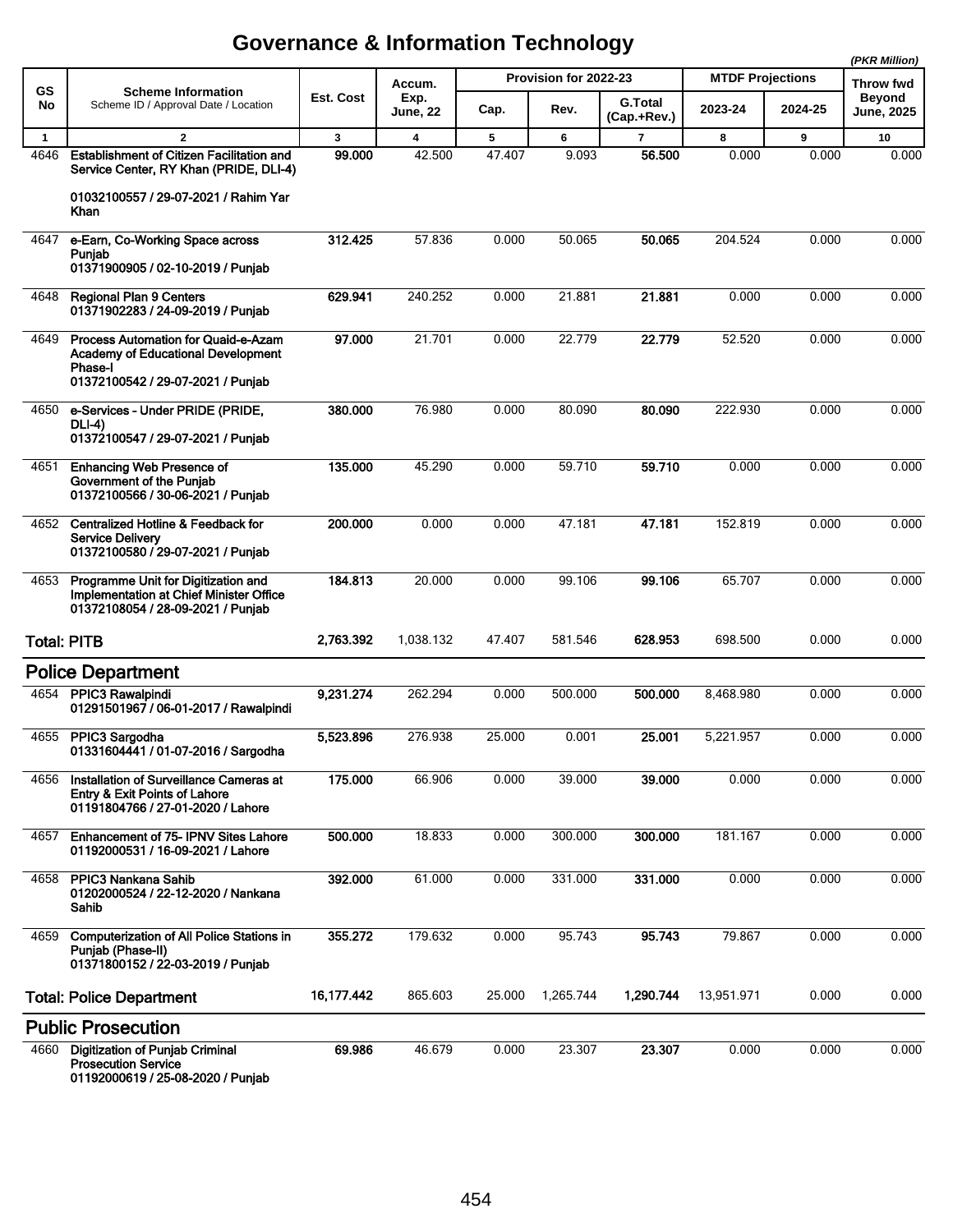|               |                                                                                                                                                                                                                                                               |            |                         |                |                       |                               |                         |           | (PKR Million)                      |
|---------------|---------------------------------------------------------------------------------------------------------------------------------------------------------------------------------------------------------------------------------------------------------------|------------|-------------------------|----------------|-----------------------|-------------------------------|-------------------------|-----------|------------------------------------|
| GS            | <b>Scheme Information</b>                                                                                                                                                                                                                                     |            | Accum.                  |                | Provision for 2022-23 |                               | <b>MTDF Projections</b> |           | Throw fwd                          |
| No            | Scheme ID / Approval Date / Location                                                                                                                                                                                                                          | Est. Cost  | Exp.<br><b>June, 22</b> | Cap.           | Rev.                  | <b>G.Total</b><br>(Cap.+Rev.) | 2023-24                 | 2024-25   | <b>Beyond</b><br><b>June, 2025</b> |
| $\mathbf{1}$  | $\overline{2}$                                                                                                                                                                                                                                                | 3          | $\overline{\mathbf{4}}$ | 5              | 6                     | $\overline{7}$                | 8                       | 9         | 10                                 |
| 4661          | Digitization / Computerization of Public<br>Prosecution Department (PPD) and<br>Development of Monitoring &<br><b>Coordination System Phase-II</b><br>01381800078 / 01-06-2019 /<br>Bahawalpur, Dera Ghazi<br>Khan, Multan, Rawalpindi, Sahiwal, Sargod<br>ha | 86.487     | 74.475                  | 0.000          | 12.012                | 12.012                        | 0.000                   | 0.000     | 0.000                              |
|               | <b>Total: Public Prosecution</b>                                                                                                                                                                                                                              | 156.473    | 121.154                 | 0.000          | 35.319                | 35.319                        | 0.000                   | 0.000     | 0.000                              |
| S&GAD         |                                                                                                                                                                                                                                                               |            |                         |                |                       |                               |                         |           |                                    |
|               | 4662 IT Based Profiling of Govt. Employees<br>(PRIDE, DLI- 3,4 & 5)<br>01371400345 / 10-12-2014 / Punjab                                                                                                                                                      | 398.881    | 381.267                 | 0.000          | 17.614                | 17.614                        | 0.000                   | 0.000     | 0.000                              |
| 4663          | e-Procurement across Punjab (PRIDE,<br><b>DLI-3)</b><br>01371900001 / 28-07-2021 / Punjab                                                                                                                                                                     | 218.777    | 58.000                  | 0.000          | 106.615               | 106.615                       | 54.162                  | 0.000     | 0.000                              |
|               | <b>Total: S&amp;GAD</b>                                                                                                                                                                                                                                       | 617.658    | 439.267                 | 0.000          | 124.229               | 124.229                       | 54.162                  | 0.000     | 0.000                              |
|               | <b>Total: ON-GOING SCHEMES</b>                                                                                                                                                                                                                                | 25,872.484 | 5,336.046               | 102.882        | 3,967.567             | 4,070.449                     | 15,997.600              | 0.000     | 0.000                              |
|               | <b>NEW SCHEMES</b>                                                                                                                                                                                                                                            |            |                         |                |                       |                               |                         |           |                                    |
|               | <b>Archives &amp; Libraries</b>                                                                                                                                                                                                                               |            |                         |                |                       |                               |                         |           |                                    |
| 4664          | Digitization of Punjab Archives Phase-II<br>01192201261 / Un-Approved / Lahore                                                                                                                                                                                | 173.857    | 0.000                   | 0.000          | 20.795                | 20.795                        | 85.284                  | 67.777    | 0.001                              |
|               | <b>Total: Archives &amp; Libraries</b>                                                                                                                                                                                                                        | 173.857    | 0.000                   | 0.000          | 20.795                | 20.795                        | 85.284                  | 67.777    | 0.001                              |
| <b>Blocks</b> |                                                                                                                                                                                                                                                               |            |                         |                |                       |                               |                         |           |                                    |
|               | 4665 Allocation for Un-funded Schemes /<br><b>Clearness of Liabilities of Schemes of</b><br><b>G&amp;IT Sector.</b><br>01372102540 / Un-Approved / Punjab                                                                                                     | 50.000     | 0.000                   | 0.000          | 50.000                | 50.000                        | 0.000                   | 0.000     | 0.000                              |
|               | <b>Total: Blocks</b>                                                                                                                                                                                                                                          | 50.000     | 0.000                   | 0.000          | 50.000                | 50.000                        | 0.000                   | 0.000     | 0.000                              |
|               | <b>Board of Revenue</b>                                                                                                                                                                                                                                       |            |                         |                |                       |                               |                         |           |                                    |
| 4666          | <b>Punjab Urban Land Systems</b><br><b>Enhancements (PULSE)</b>                                                                                                                                                                                               | 25,500.000 | 0.000                   | 0.000          | 930.000               | 930.000                       | 7,809.467               | 5,980.596 | 10,779.937                         |
|               | 01372202182 / Un-Approved / Punjab                                                                                                                                                                                                                            |            | Local:<br>Foreign:      | 0.000<br>0.000 | 0.000<br>930.000      | 0.000<br>930.000              |                         |           |                                    |
|               | <b>Total: Board of Revenue</b>                                                                                                                                                                                                                                | 25,500.000 | 0.000                   | 0.000          | 930.000               | 930.000                       | 7,809.467               | 5,980.596 | 10,779.937                         |
|               | <b>Establishment of Sub Campuses</b>                                                                                                                                                                                                                          |            |                         |                |                       |                               |                         |           |                                    |
|               | / Universities                                                                                                                                                                                                                                                |            |                         |                |                       |                               |                         |           |                                    |
| 4667          | Skills Development in Digital IC Design<br>& Verification and Establishing State of<br>Art Laboratories at UET, Lahore<br>01192201405 / Un-Approved / Lahore                                                                                                  | 125.710    | 0.000                   | 0.000          | 60.000                | 60.000                        | 65.710                  | 0.000     | 0.000                              |
|               | <b>Total: Establishment of Sub Campuses</b><br>/ Universities                                                                                                                                                                                                 | 125.710    | 0.000                   | 0.000          | 60.000                | 60.000                        | 65.710                  | 0.000     | 0.000                              |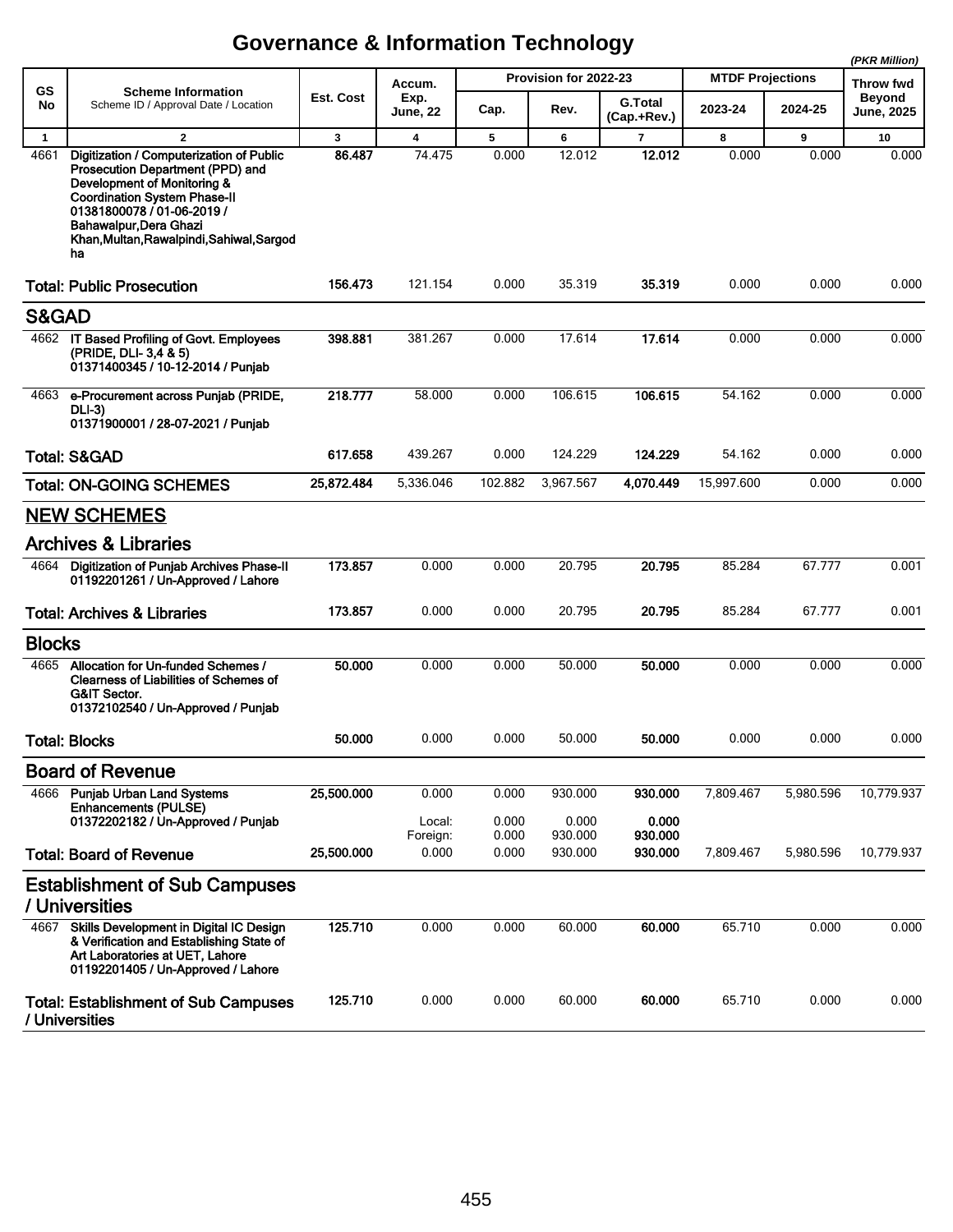|              |                                                                                                                                                             |           |                         |       |                       |                               |                         | (PKR Million) |                                    |
|--------------|-------------------------------------------------------------------------------------------------------------------------------------------------------------|-----------|-------------------------|-------|-----------------------|-------------------------------|-------------------------|---------------|------------------------------------|
| <b>GS</b>    | <b>Scheme Information</b>                                                                                                                                   |           | Accum.                  |       | Provision for 2022-23 |                               | <b>MTDF Projections</b> |               | <b>Throw fwd</b>                   |
| No           | Scheme ID / Approval Date / Location                                                                                                                        | Est. Cost | Exp.<br><b>June, 22</b> | Cap.  | Rev.                  | <b>G.Total</b><br>(Cap.+Rev.) | 2023-24                 | 2024-25       | <b>Beyond</b><br><b>June, 2025</b> |
| $\mathbf{1}$ | $\mathbf{2}$                                                                                                                                                | 3         | 4                       | 5     | 6                     | $\overline{7}$                | 8                       | 9             | 10                                 |
|              | Industries, Commerce &<br>Investments                                                                                                                       |           |                         |       |                       |                               |                         |               |                                    |
|              | 4668 Artificial Intelligence, Big Data and e-<br><b>Commerce Training Program</b><br>01372201390 / Un-Approved / Punjab                                     | 300.000   | 0.000                   | 0.000 | 50.000                | 50.000                        | 125.000                 | 125.000       | 0.000                              |
|              | Total: Industries, Commerce &<br>Investments                                                                                                                | 300.000   | 0.000                   | 0.000 | 50.000                | 50.000                        | 125.000                 | 125.000       | 0.000                              |
| LG&CD        |                                                                                                                                                             |           |                         |       |                       |                               |                         |               |                                    |
| 4669         | PC-II Smart City Lahore Phase-I<br>01372100543 / Un-Approved / Lahore                                                                                       | 100.000   | 0.000                   | 0.000 | 100.000               | 100.000                       | 0.000                   | 0.000         | 0.000                              |
|              | <b>Total: LG&amp;CD</b>                                                                                                                                     | 100.000   | 0.000                   | 0.000 | 100.000               | 100.000                       | 0.000                   | 0.000         | 0.000                              |
| P&D          |                                                                                                                                                             |           |                         |       |                       |                               |                         |               |                                    |
| 4670         | Establishment and Operationalization of<br><b>Commercial Courts</b><br>01372101968 / Un-Approved / Punjab                                                   | 400.000   | 0.000                   | 0.000 | 50.000                | 50.000                        | 350.000                 | 0.000         | 0.000                              |
|              | <b>Total: P&amp;D</b>                                                                                                                                       | 400.000   | 0.000                   | 0.000 | 50.000                | 50.000                        | 350.000                 | 0.000         | 0.000                              |
| <b>PITB</b>  |                                                                                                                                                             |           |                         |       |                       |                               |                         |               |                                    |
| 4671         | <b>Automation of Business Regulations in</b><br>Punjab<br>01372201370 / Un-Approved / Punjab                                                                | 400.000   | 0.000                   | 0.000 | 10.016                | 10.016                        | 178.314                 | 211.670       | 0.000                              |
| 4672         | <b>Citizen Facilitation and Services Center</b><br>across Punjab (PRIDE, DLI-4)<br>01372201833 / Un-Approved / Punjab                                       | 500.000   | 0.000                   | 0.000 | 20.000                | 20.000                        | 390.000                 | 90.000        | 0.000                              |
|              | <b>Total: PITB</b>                                                                                                                                          | 900.000   | 0.000                   | 0.000 | 30.016                | 30.016                        | 568.314                 | 301.670       | 0.000                              |
|              | <b>Police Department</b>                                                                                                                                    |           |                         |       |                       |                               |                         |               |                                    |
| 4673         | <b>PPIC3 Sialkot</b><br>01192200097 / Un-Approved / Sialkot                                                                                                 | 1,936.989 | 0.000                   | 0.100 | 23.000                | 23.100                        | 956.945                 | 956.944       | 0.000                              |
| 4674         | <b>Upgradation of Security Surveillance</b><br>System of Lahore High Court and<br><b>Related Premises</b><br>01192200153 / Un-Approved / Lahore             | 50.000    | 0.000                   | 0.000 | 50.000                | 50.000                        | 0.000                   | 0.000         | 0.000                              |
| 4675         | PPIC3 Muredke, Ferozwala & Factory<br>Area<br>01192200077 / Un-Approved /<br>Sheikhupura                                                                    | 1,129.655 | 0.000                   | 0.100 | 181.010               | 181.110                       | 496.822                 | 451.722       | 0.000                              |
|              | <b>Total: Police Department</b>                                                                                                                             | 3,116.644 | 0.000                   | 0.200 | 254.010               | 254.210                       | 1,453.767               | 1,408.666     | 0.001                              |
| S&GAD        |                                                                                                                                                             |           |                         |       |                       |                               |                         |               |                                    |
| 4676         | Digitalization & Awareness Program of<br>Ombudsperson Punjab Office in Lahore<br>01192201687 / Un-Approved / Lahore                                         | 56.000    | 0.000                   | 0.000 | 20.000                | 20.000                        | 36.000                  | 0.000         | 0.000                              |
| 4677         | PC-II - Revamping and Up-Gradation of<br><b>Computerization of Punjab Public</b><br>Service Commission (PPSC), Lahore<br>01192201688 / Un-Approved / Lahore | 17.500    | 0.000                   | 0.000 | 17.500                | 17.500                        | 0.000                   | 0.000         | 0.000                              |
|              | <b>Total: S&amp;GAD</b>                                                                                                                                     | 73.500    | 0.000                   | 0.000 | 37.500                | 37.500                        | 36.000                  | 0.000         | 0.000                              |